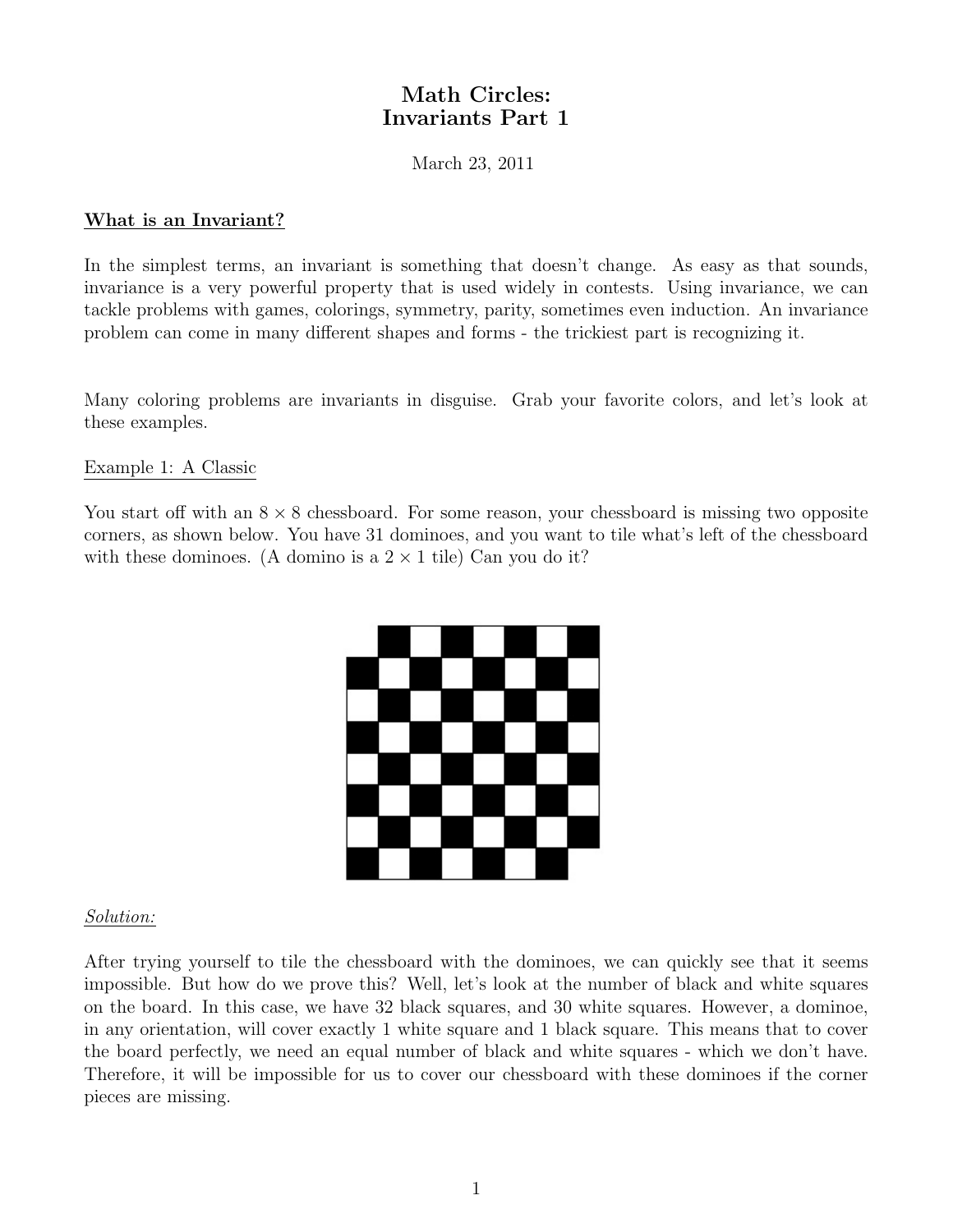I mentioned earlier that we can use the idea of invariance to play games. Here's another fun problem - I think this was actually from an old Euclid.

### Example 2: Marbles

There are 5 red marbles and 6 green marbles in a jar. Pascal plays a strange game. He removes two marbles at a time, with the following rules:

- 1. If the marbles are both green, he puts one green marble back.
- 2. If there is one marble of each colour, he puts one red marble back.
- 3. If the marbles are both red, he puts one green marble back.

At the end, there will be one marble left. Which colour is it?

## Solution:

Well, let's consider each of the three possible scenarios.

- 1. Both marbles are green: Since we put one back in this case, red marbles are unchanged, and there's -1 green marbles
- 2. One red and one green marble: In this case the red marble gets put back, and so we have unchanged red marbles, and -1 green marble
- 3. Both marbles are red: We put one green marble back. Now there's -2 red marbles, and +1 green marbles.

So in this case, what's the invariant? Well, notice the red marbles change by an even number each time, and the green marbles change by either  $+1$  or  $-1$ . Remember we started with 5 red marbles, and 6 green ones. If the red marbles can only decrease by 0 or 2 - notice we will always have an odd number of red marbles. Green marbles can be either even or odd numbered. Thus, if there's one marble left - it must be red!

Another area we can see invariants is in various Chessboard problems. Here's another example.

## Example 3: A chessboard game

Hypatia and Gauss are going to play a game with the following rules.

- 1. Hypatia begins by placing a knight on any square of a regular  $8 \times 8$  chessboard
- 2. Gauss moves the knight first
- 3. Hypatia and Gauss alternate moving the knight, but they can only move the knight to squares that it has never been to before
- 4. The player who cannot move the knight anymore loses

A knight is a chess piece with an interesting form of movement. It can either move one square vertically and two horizontally, or it can move one square horizontally and two squares vertically.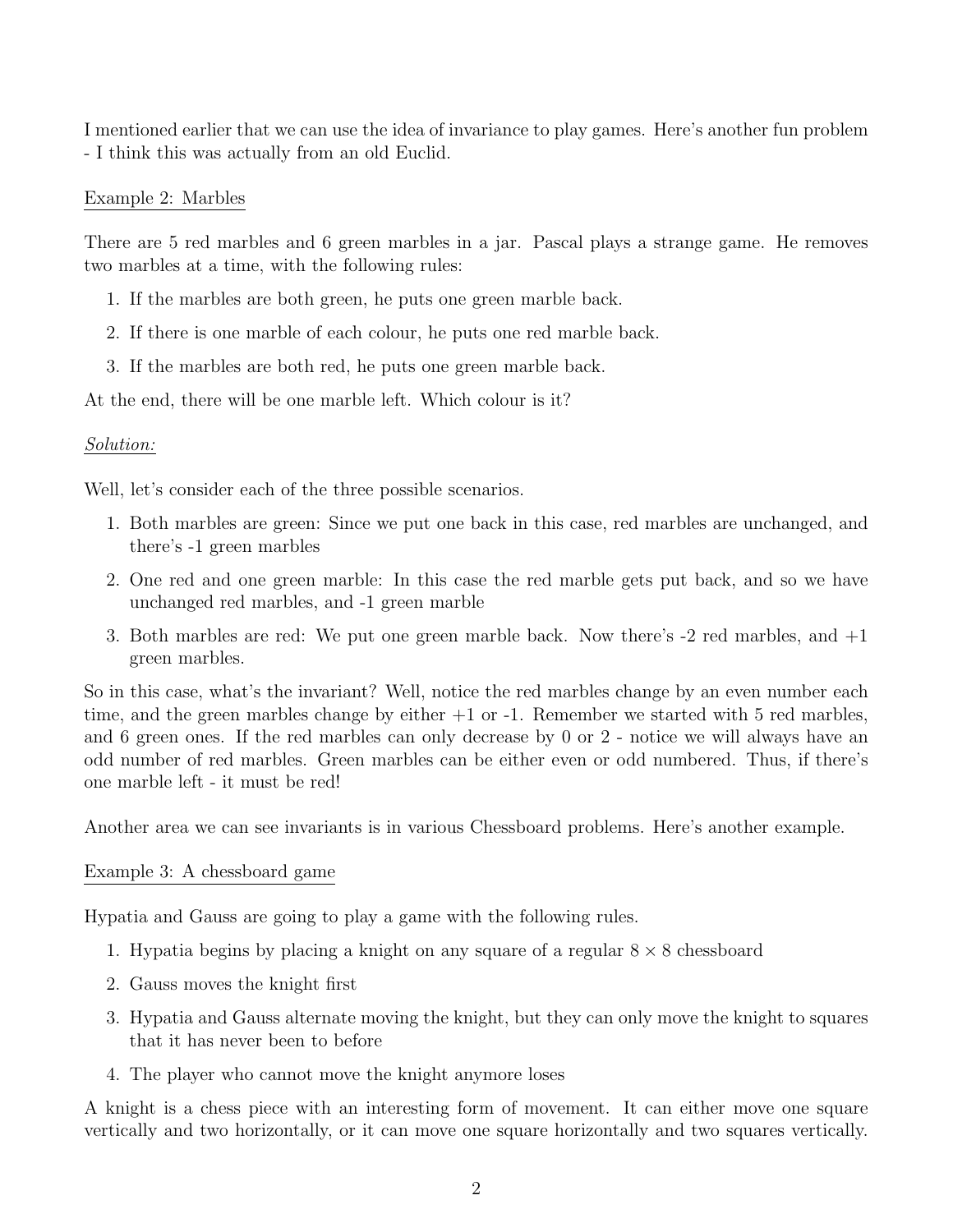It's movement looks like an L shape.

With the correct strategy and perfect play, either Hypatia or Gauss will always be able to win. Who has the winning strategy? Explain!!

## Solution:

When dealing with this type of problem - the first thing to do is just try it. Grab a friend or do it on your own, get a feel for the game play. This is the first way to build intuition for finding a winning strategy.

The next step, after playing a few times, is trying to figure out who wins. To start, let's look at how a knight moves.

Since it is on a chessboard, the piece will start on either a black square, or a white square. Suppose it starts on a white square. Looking closely at all the different paths it can take below, it will always end up on a black square. Similarly, a knight starting on a black square will always end up on a white square after it is moved.



Suppose that player 1 starts with the knight on a white square. Then player 2 will move the knight from white to black, ending on a black square. Then player 1 will move the knight from black to white, ending on a white square.

This means that Player 1's turn will always end on a white square, and Player 2's turn will always end on a black square. On the chessboard, there are 32 white squares, and 32 black squares. Theoretically, if every square on the board gets used in this game then, the last square on the board the knight sits on will have to be a black square then. Since Player 2's turn ends on a black square, it makes sense that Player 2 should always win.

Can we come up with a winning strategy? Consider dividing up the board as shown below, in  $8.2 \times 4$  blocks.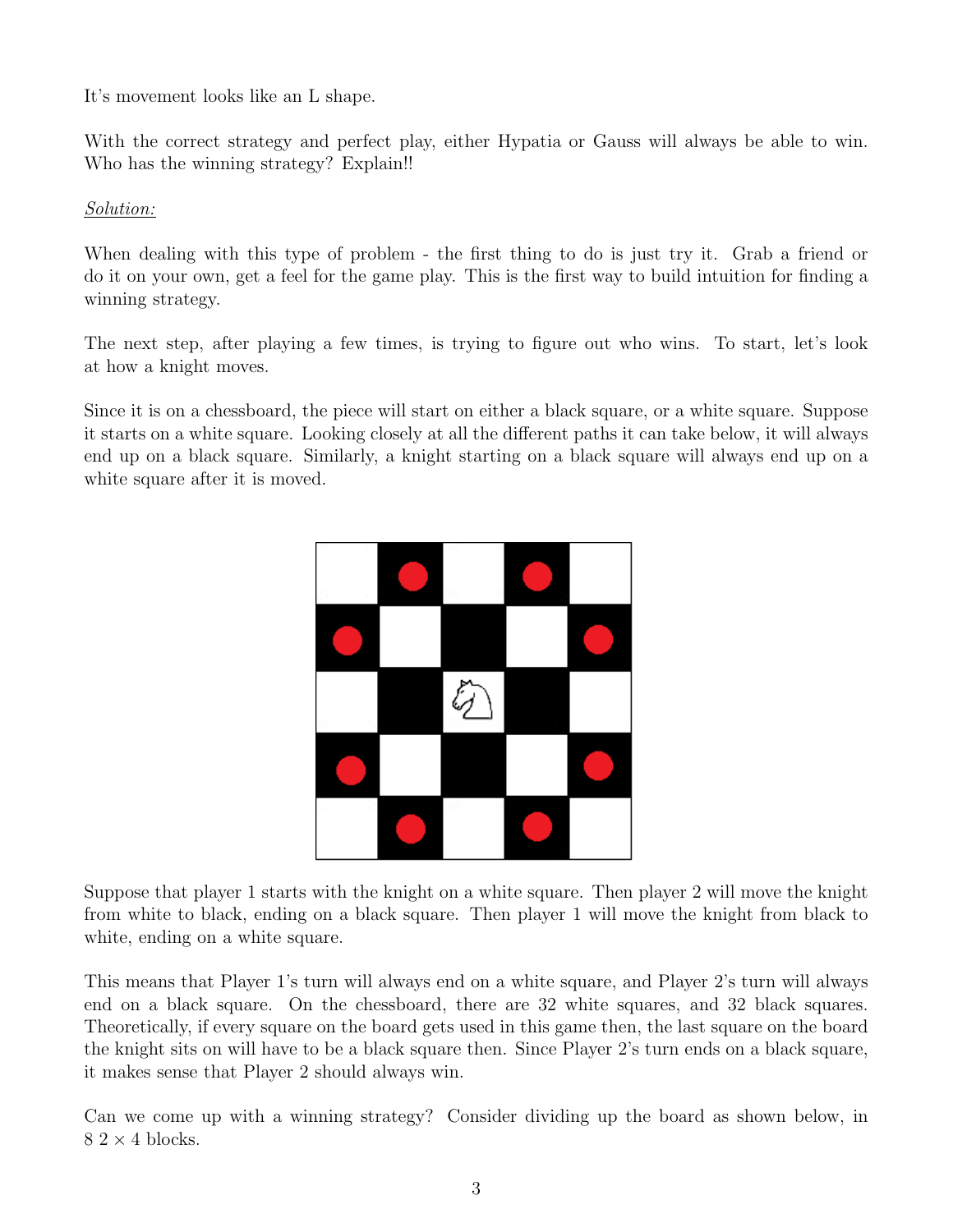

Let's look at each  $2 \times 4$  block. Player 1 will start off in one of these blocks. Notice that Player 2 has exactly 1 move that moves the knight - but stays inside that block.

After Player 2 has moved, Player 1's only option is to move the knight outside of this  $2 \times 4$  block into another one. What does this mean? It means that no matter what Player 1 does, there will always be a move for Player 2 - by taking staying inside the rectangle. By following this strategy, Player 1 will eventually run out of moves, allowing Player 2 to win.

In that question, the invariance that was key was noticing how a knight changes colors when moving, and that Player 1 will always end on one color, and Player 2 on the other. Combined with a clever trick in dividing up the board, you now have a game you can always win if you play against your friends!!

In most of the examples above, we found invariants that don't change. However, sometimes we get an invariant that does change - but it's an invariant because we can predict the change. Consider our last example:

#### Example 4: Cross-country race

Flynn has stolen a million dollars from Maximus, and has run away with it. Maximus has discovered this, and wants to get the money back. Maximus starts in Okotoks, and Flynn starts in Vancouver. Because of road construction, it is only possible to travel between certain cities, as indicated in the diagram below. They take turns moving, and Maximus gets his money back by moving to the city that Flynn is at. Maximus moves first. Can Maximus get his million dollars back? If so, how? If not, explain why.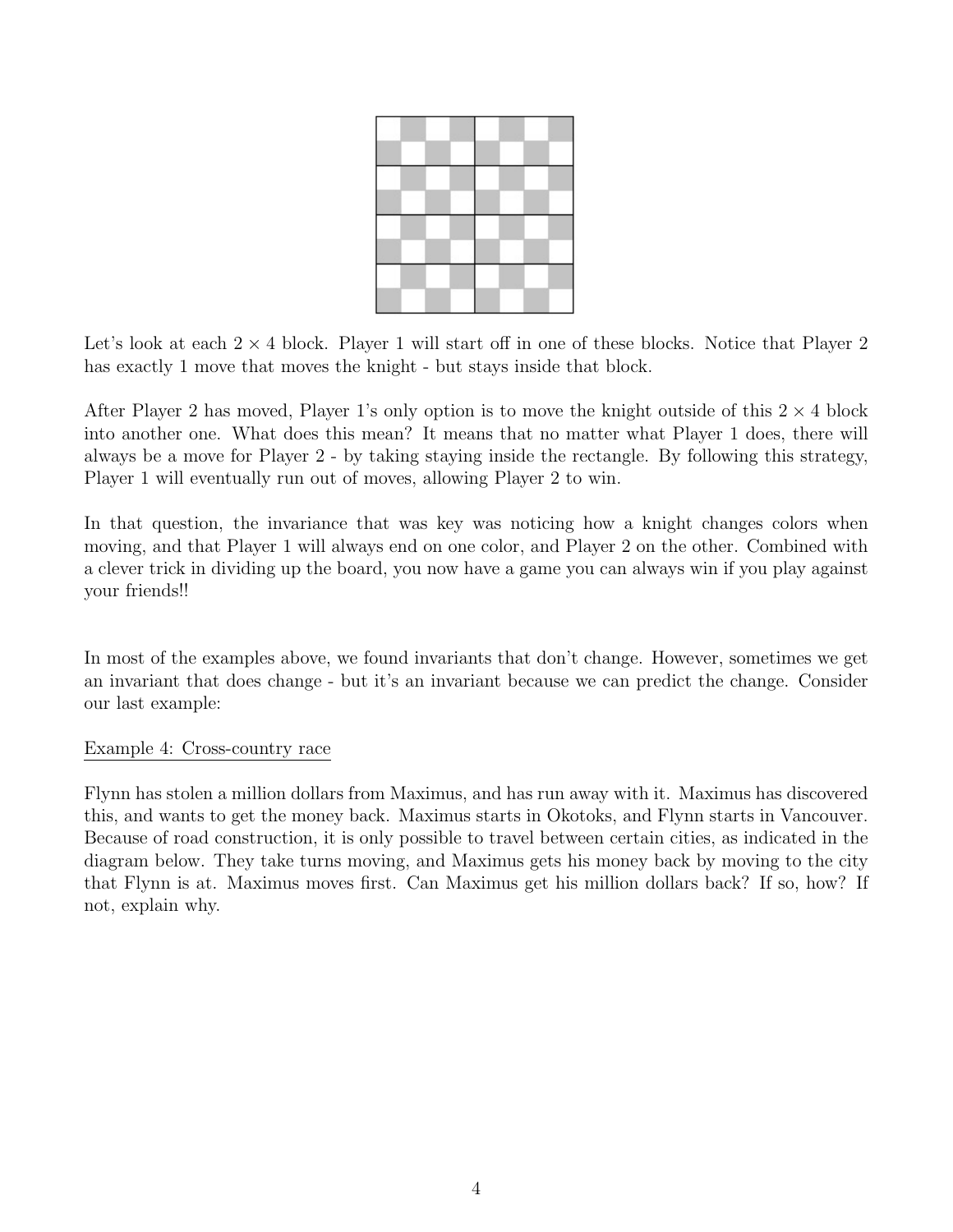

## Solution:

This problem uses a similar idea to the last one. Though we're not dealing with a checkerboard, we can still color the cities in a way that makes this problem easier.

Starting with Vancouver, color the cities red and blue in an alternating pattern. Any two cities that are connected by a road should have different colors - except for the one city Windsor. For Windsor, leave that city uncolored.



Next, explore the type of moves that each player can do. Player 1, Maximus, starts in a red city. On each of his turns then, he can move to a blue city. On the other hand, Player 2, Flynn, is also starting in a red city, and will move to a blue city after Maximus moves. If Maximus is in a blue city then, he will move to a red city, while Flynn is in a blue city.

For Maximus to catch Flynn, he needs to end up in the same color city as Flynn is. Right now, this is impossible! For Maximus to catch Flynn - he needs to somehow change the color he ends up on - can he do that?

Turns out, he can. By going to Windsor, he can actually change the order of colors he ends up on, allowing him to end on the same color that Flynn is on after a move. Try it, and find out! The problem just reduces to cornering Flynn in some corner of the country, and Maximus will eventually get his money back.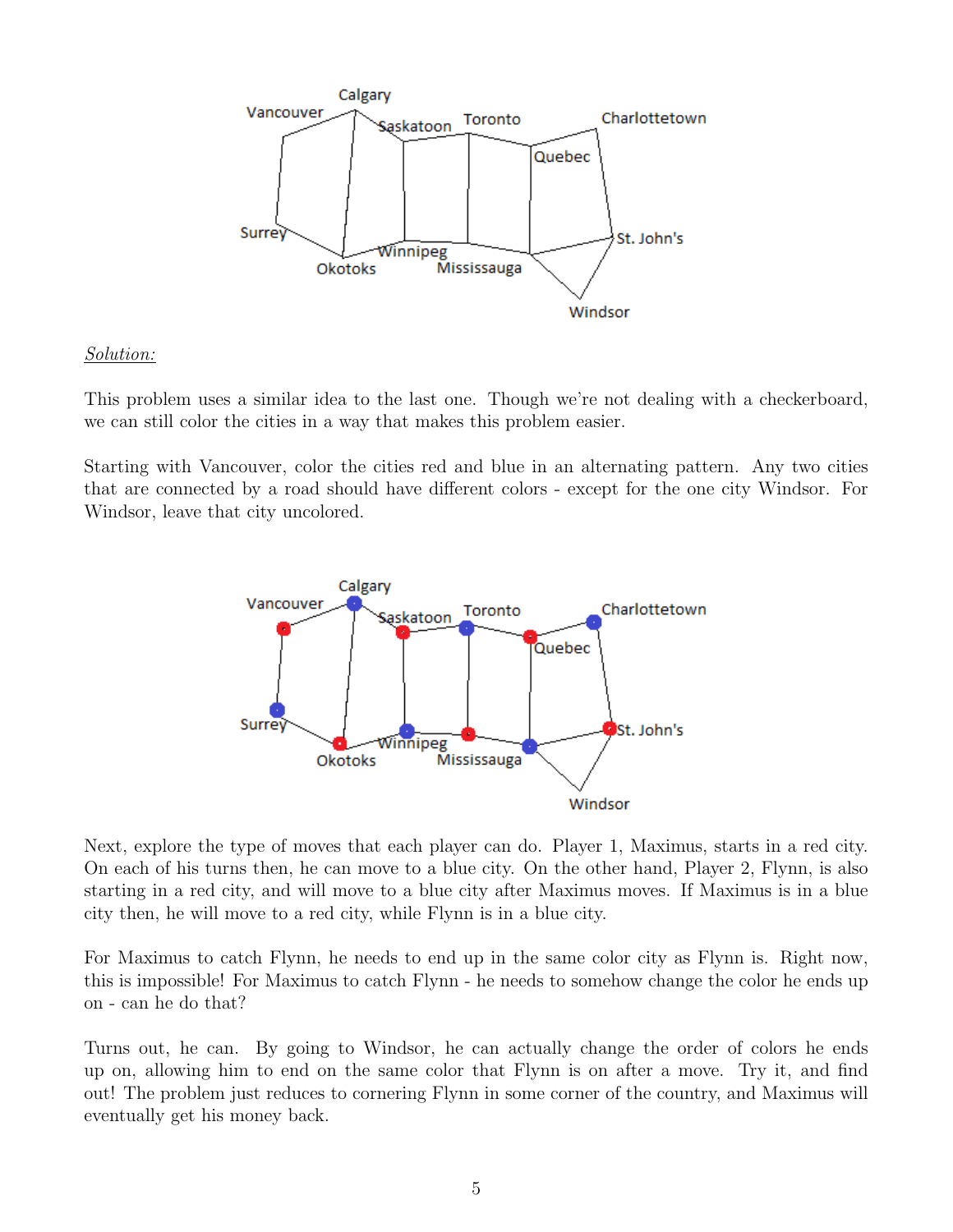To end off, here's one more problem.

#### Example 4: Negative or Positive?

In the figure below, you may switch the signs from all the numbers in one row, one column, or a parallel to one of the diagonals. In specific, you may switch the sign of any of the corner squares. Prove that there must always be at least one -1 in the table.

#### Solution:

Notice that the product of all 8 boundary squares (excluding the corners), is invariant under each move. It begins and ends at -1 - so there will always be at least one -1 in the table.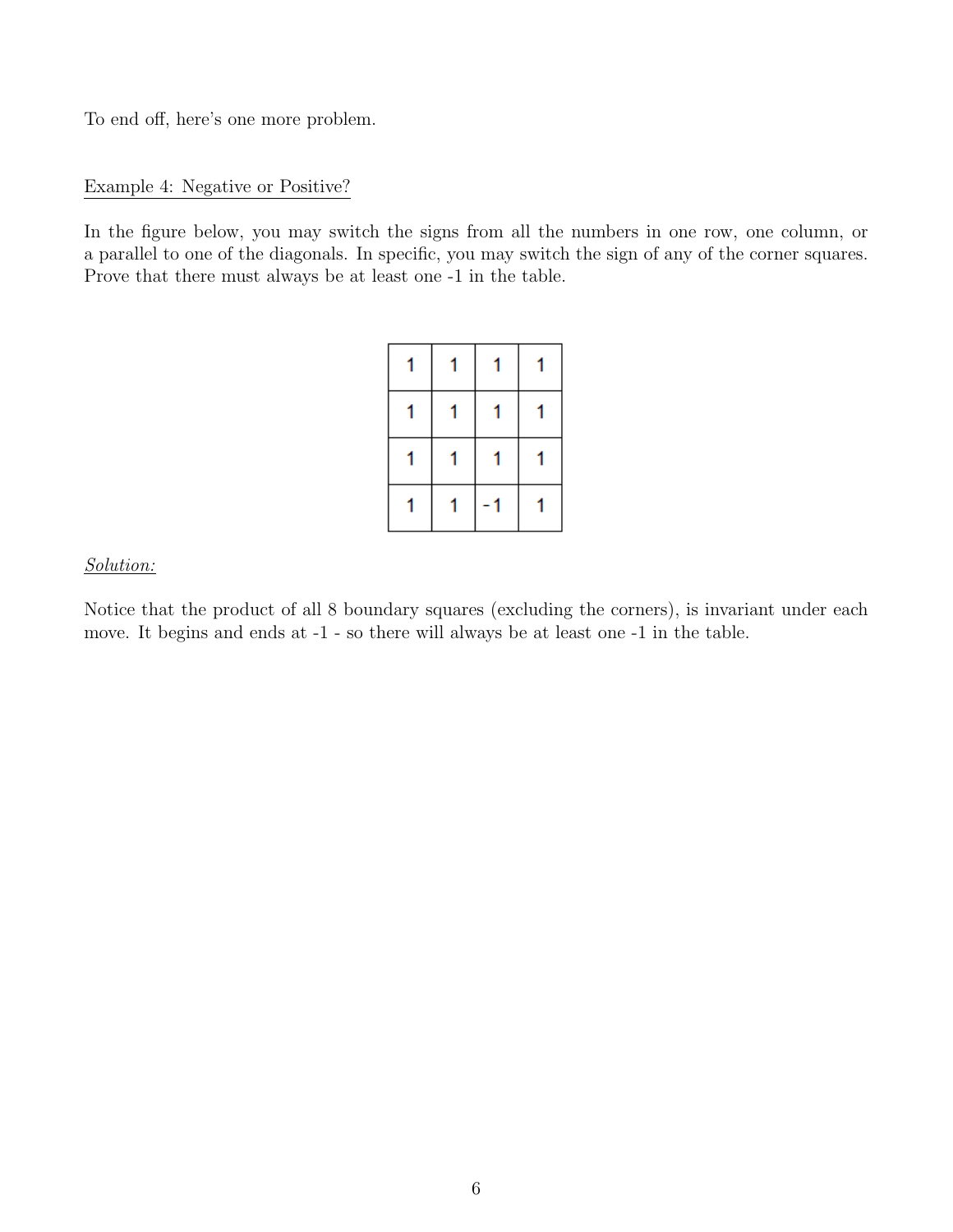# Invariance Introduction

1. You start with an  $8\times 8$  chessboard. For some reason, your chessboard is missing two opposite corners, as shown below. You have 31 dominoes, and you want to tile what's left of the chessboard with these dominoes. (A domino is a  $2 \times 1$  tile) Can you do it?



- 2. There are 5 red marbles and 6 green marbles in a jar. Pascal plays a strange game. He removes two marbles at a time, with the following rules:
	- (a) If the marbles are both green, he puts one green marble back.
	- (b) If there is one marble of each colour, he puts one red marble back.
	- (c) If the marbles are both red, he puts one green marble back.

At the end, there will be one marble left. Which colour is it?

- 3. Hypatia and Gauss are going to play a game with the following rules.
	- (a) Hypatia begins by placing a knight on any square of a regular 8 by 8 chessboard. Gauss moves the knight first
	- (b) Hypatia and Gauss alternate moving the knight, but they can only move the knight to squares that it has never been to before
	- (c) The player who cannot move the knight anymore loses

A knight is a chess piece with an interesting form of movement. It can either move one square vertically and two horizontally, or it can move one square horizontally and two squares vertically. It's movement looks like an L shape.

With the correct strategy and perfect play, either Hypatia or Gauss will always be able to win. Who has the winning strategy? Explain!!

4. Flynn has stolen a million dollars from Maximus, and has run away with it. Maximus has discovered this, and wants to get the money back. Maximus starts in Okotoks, and Flynn starts in Vancouver. Because of road construction, it is only possible to travel between certain cities, as indicated in the diagram below. They take turns moving, and Maximus gets his money back by moving to the city that Flynn is at. Maximus moves first. Can Maximus get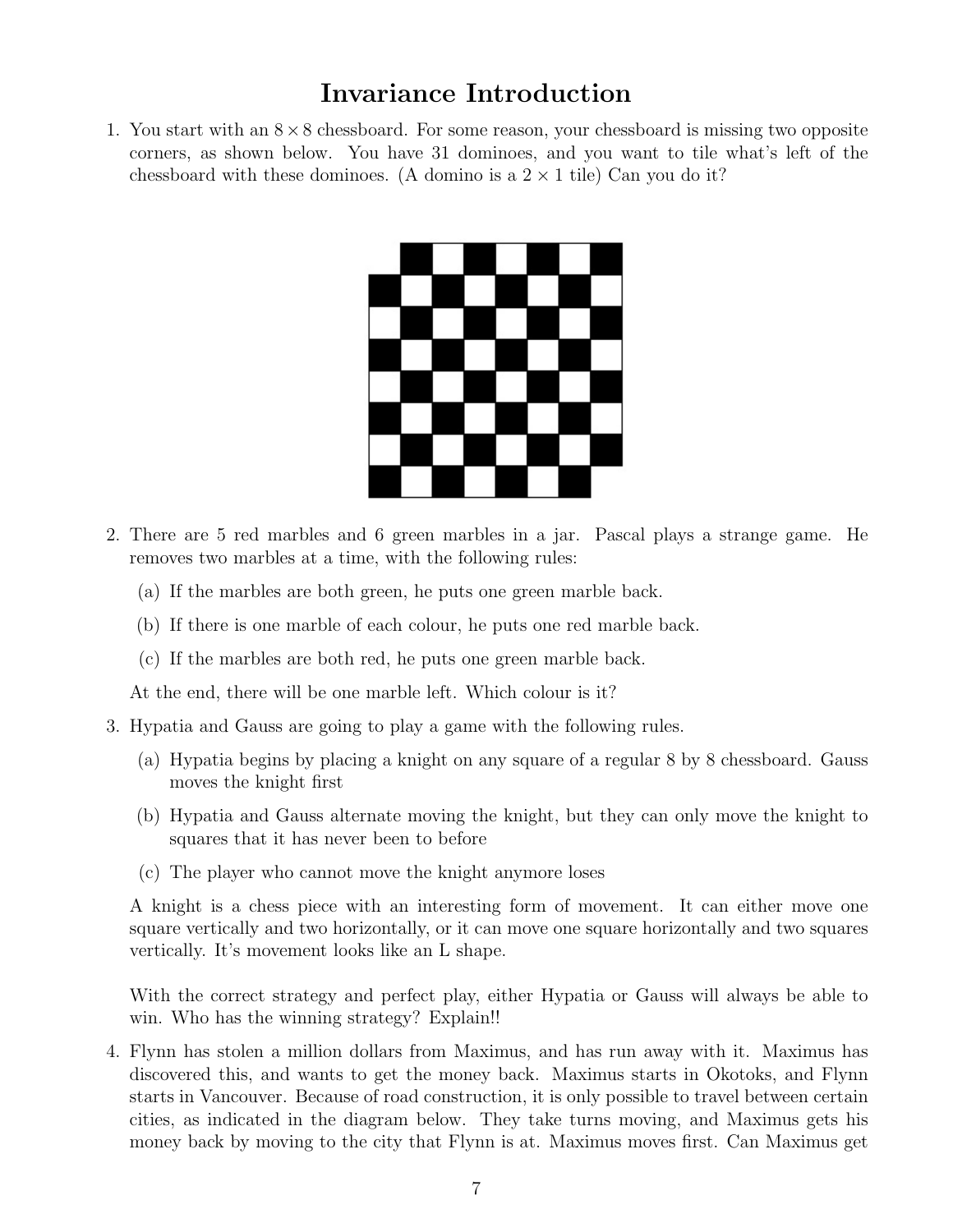his million dollars back? If so, how? If not, explain why.



5. In the figure below, you may switch the signs from all the numbers in one row, one column, or a parallel to one of the diagonals. In specific, you may switch the sign of any of the corner squares. Prove that there must always be at least one -1 in the table.